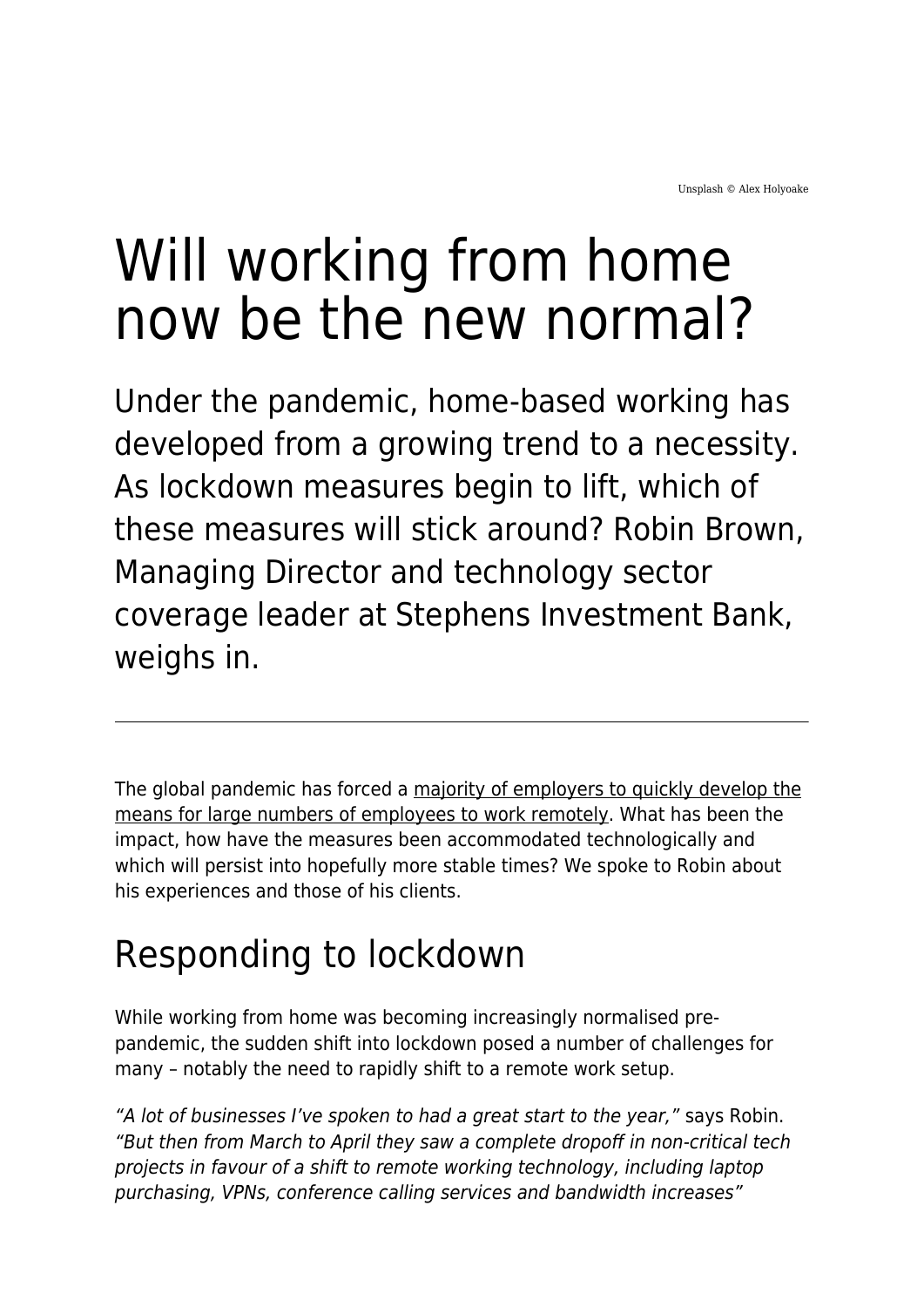Following this initial adjustment, most were able to begin revisiting these postponed projects after about a month.

Another concern which arises is how sudden physical distance between coworkers impacts day-to-day work and sharing of information. For Robin, those who were already implementing digital working practices have been best prepared:

"For companies who already built a culture of implementation of digital processes such as CRM systems, digital sharing of information was already more efficient than doing so in person. It was already at your fingertips, and I think there's now been a realisation of just how efficient some of these technologies are."

While pre-pandemic digitisation of working processes may have eased the transition into remote work, some potential risks may yet arise – Robin notes that the potential cyber security risks of a distributed workforce are not yet fully understood. The barrier to entry to understand, access and utilise the necessary technology for a remote workforce however has never been lower:

"I think 15 to 20 years ago such a transition would have been very difficult. Since then however, the need for measures like dual authentication and token IDs has diminished significantly as cloud security has improved. User interface is well understood, and newer technologies are much more intuitive. We're now in an environment where working from home is easier than it ever has been."

### A cultural shift

While many of the practical and technological barriers are easier than ever to overcome, what of cultural attitudes? How does modern management adapt to a remote workforce, and is there an impact on effectiveness?

"Policy-related challenges will become increasingly real. There's been a lot of advice, including from law firms, on how to write and manage policies for staff working from home . With health and safety, for example – staff are now sitting at desks not designed to be sat at for 5 days per week. One client in the web development community found that they had to introduce rules and change their communication approach to ensure developers had a broader understanding of what was going on, rather than developing in isolation."

While the expansion of remote working has raised questions around how an employer's physical responsibilities, such as those around health and safety, might translate, other barriers, such as communication, permissions and monitoring where necessary, have proven simpler to overcome technologically.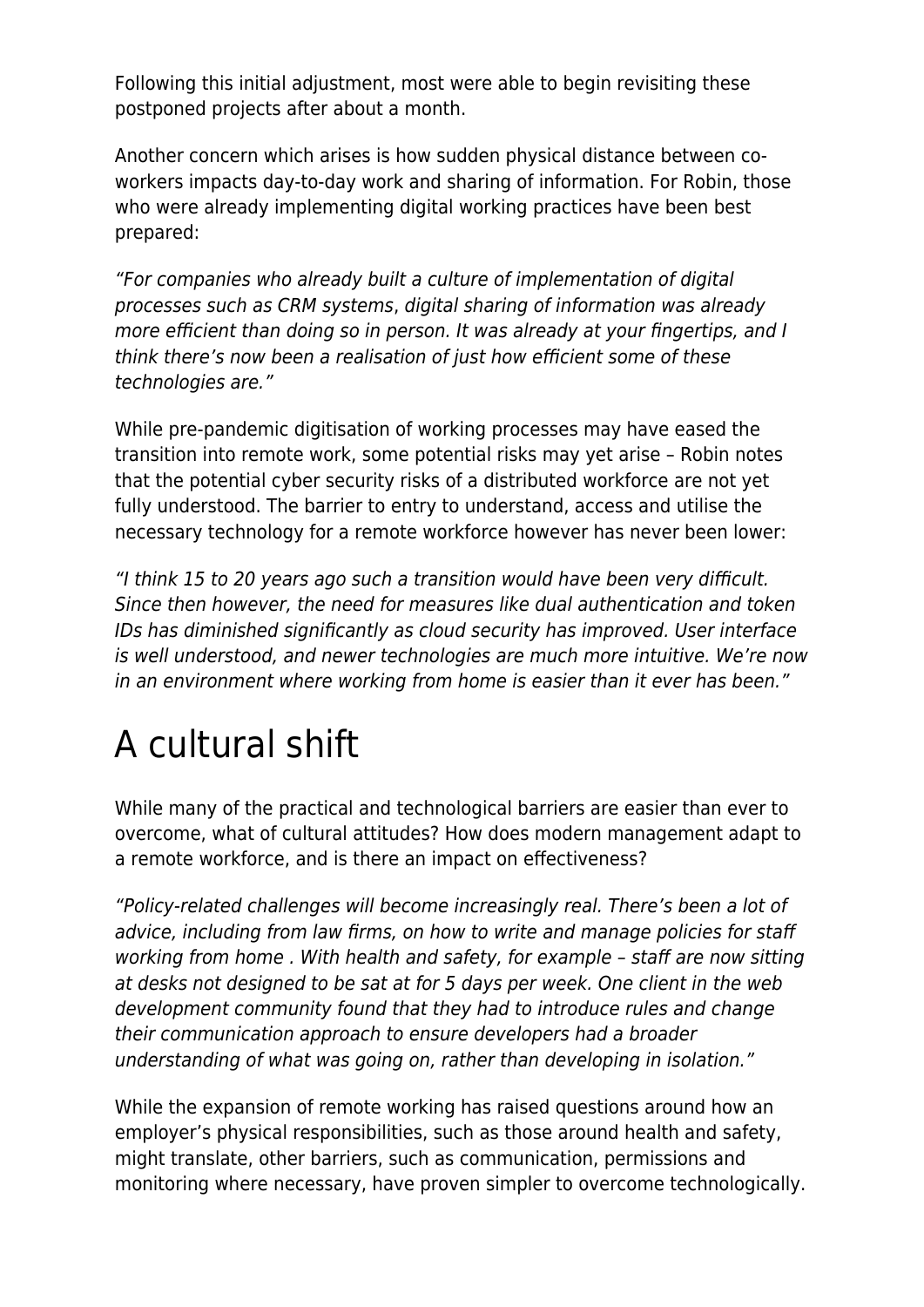"At Stephens I think communication to broader staff has improved. We're having more regular and broader catchup calls than ever before, one team has a 20-30 minute call daily, whereas it would have previously been a longer one weekly. This shift has brought communication to the forefront of thought – in a physical office you would have walked by someone's door, and naturally asked how they are and had that kind of casual conversation. Now we have to make a concerted effort to do that, and I think that's shifted the culture to the point that people feel that the company engages with them more."

#### Location, property and movement

The fallout from the pandemic will of course be wide-reaching and long-lasting. Should the shift to remote working endure, Robin notes the impact on property needs and prices which could follow:

The success of remote working initiatives for many companies raises the question of how much of their current property expenditure is necessary. If staff are commuting in only occasionally, there may no longer be a need to maintain an expensive Wall Street office, or a marble palace in St. James. How might that then affect the distribution of real estate – if less commercial property is needed, does that then become residential or a city centre?

A changed approach to commercial real estate would inevitably have ramifications for residential pricing:

People currently pay a premium to live in, or close to, London. Will this premium to the edge of the M25 still exist if there is no need to live in proximity to an office?

If geographical location becomes a complete non-issue, hiring practices will also be impacted – companies will increasingly look to hire outside of their cities, and even countries.

### A happier workforce?

In a recent survey from SurveyMonkey and CNBC, 38% of workers said they would like to work from home more often when the pandemic subsides, with 19% wanting to work fully remotely. Despite widespread anxieties around job stability, the survey's Workforce Happiness Index increased from 71 to 73 from the same period last year.

Companies such as Twitter and Dell have announced permanent remote working policies, following their successful implementation during the pandemic.